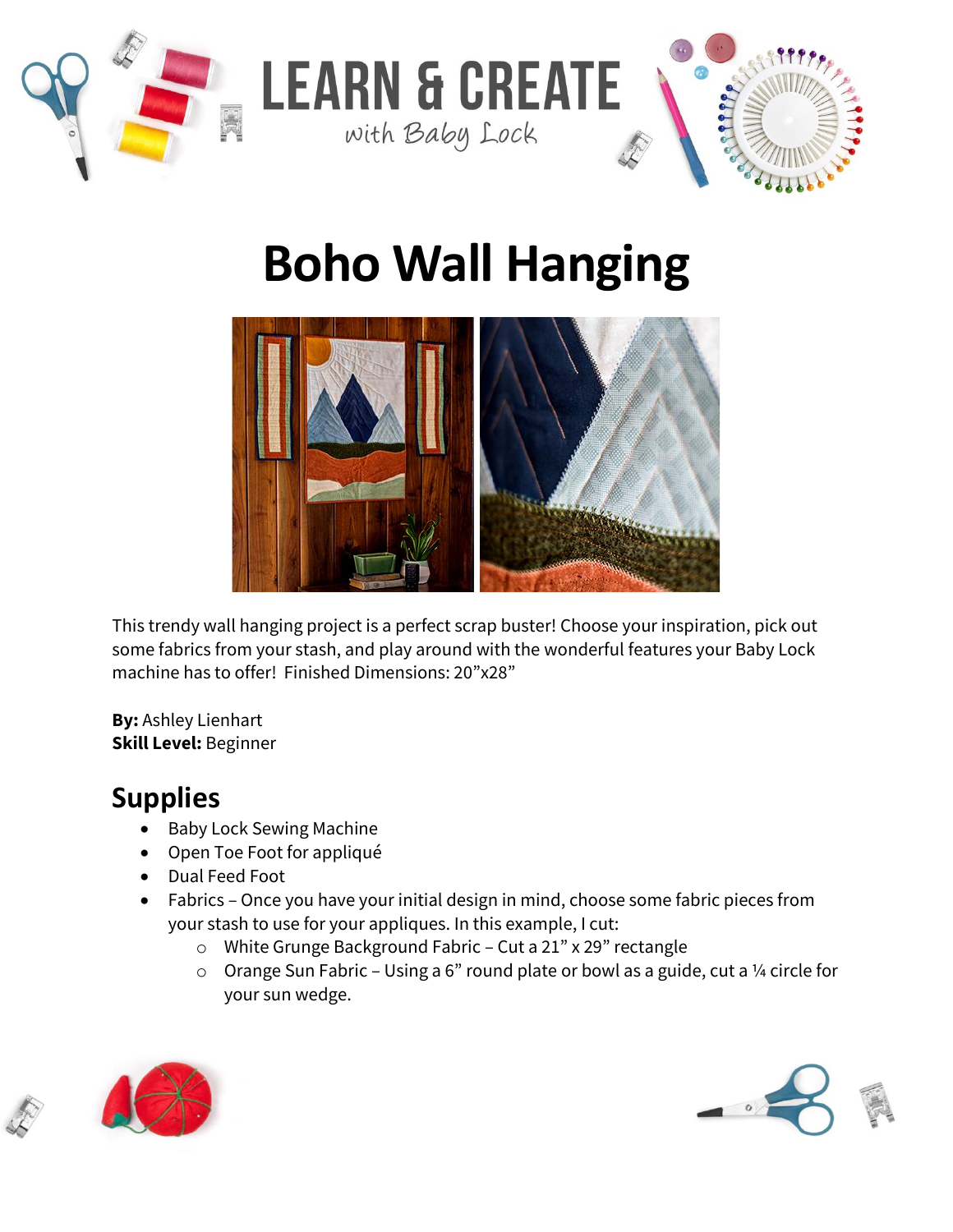- o Blue Mountain Fabric (Tallest) Cut a 12" equilateral triangle
- o Blue Mountain Fabric (Medium) Cut a 10" equilateral triangle
- o Blue Mountain Fabric (Shortest) Cut a 7" equilateral triangle
- o Orange, Green, and Sand Grass Fabrics Cut curving strips of fabric 20" wide, and of varying heights. The key is to look as organic and 'rolling' as possible. Each of these 'grassy hill' pieces will be overlayed on top of each other as an applique. This allows you to be very freeform in your cutting. (Pro Tip: Using a smaller rotary cutter, such as a 28mm, creates smoother curves.)
- o Batting and Backing 25" x 30" rectangle
- $\circ$  Binding three 2 1/4" strips
- Heat and Bond Light
- Monofilament Thread (Optional for Hand Look Stitch)
- Various Matching Embroidery Threads (Optional can use all cotton)
- Iron
- Hand Sewing Needle
- Thread
- **Scissors**

### **Instructions:**

Gathering your inspiration will be your first step. Typically, these trendy boho wall hangings find inspiration in nature. I chose a rolling hill landscape with some mountains for my starting point. The beauty of these projects is the ability to make virtually anything you can imagine. Utilizing applique techniques, and the beautiful decorative stitches in your Baby Lock machine, you will be limitless in what you can create. Think about scrapbooking or paper crafts in school! How many houses did you glue down with construction paper? Now, just use fabric and pretty stitches to complete your next masterpiece!

- 1. Starch your background fabric for some stability
- 2. Apply Heat and Bond to your fabric shapes
- 3. Decide on a layout for your project, remembering to work from the background forward. For example, I placed my sun and center mountain down, first. I wanted the illusion of an actual landscape. Then, I placed my outside mountains and grass working from the mountains down my background.
- 4. Remove paper side from Heat and Bond and affix your shapes to your background with an iron.

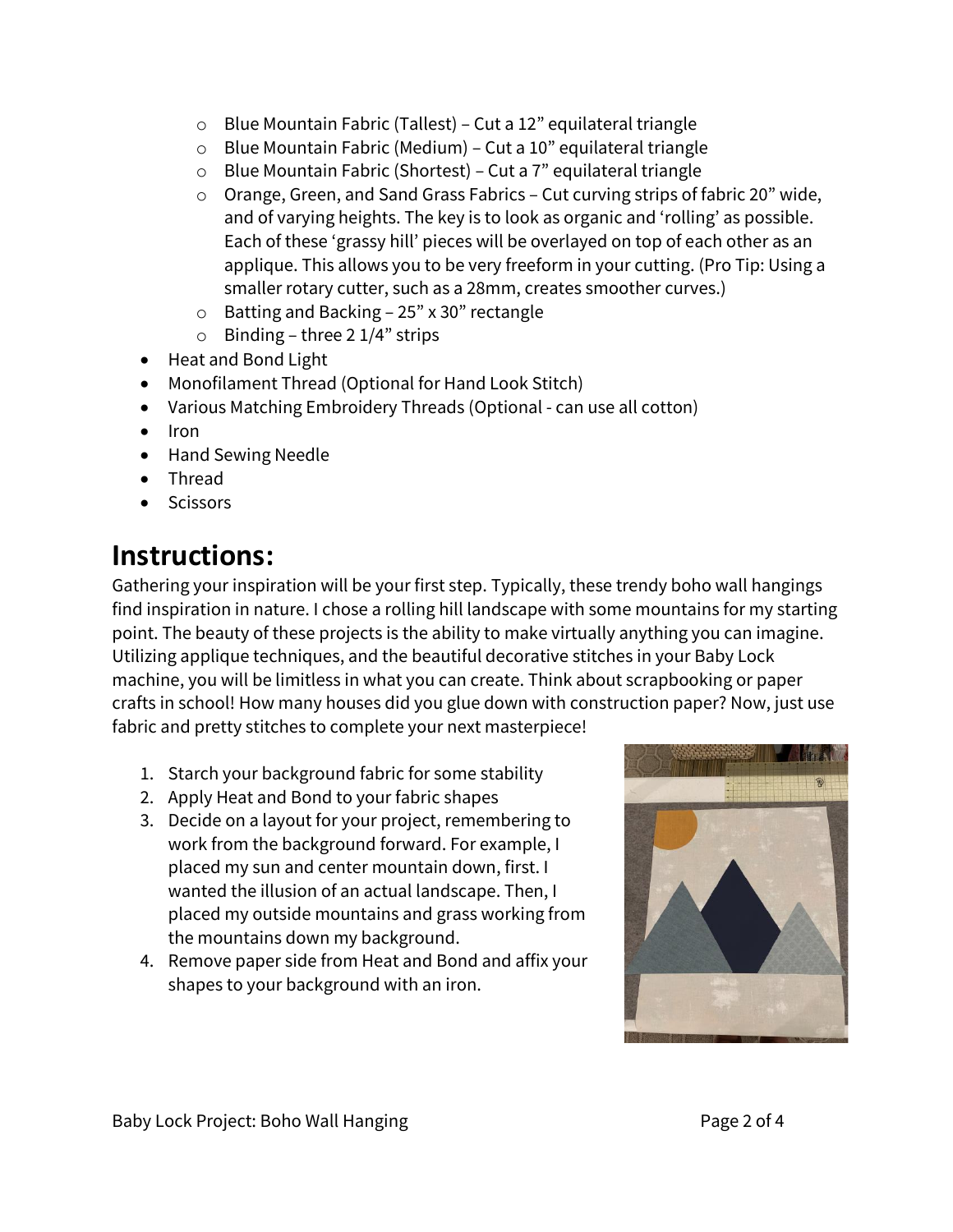- 5. Stitch down your pieces as desired with matching thread. I challenge you to use a different decorative stitch in your machine for each of the different shapes. This project is a great way to test some of those stitches you have never used. Just make sure your stitch covers the entire raw edge of your fabric shape.
- 6. Quilt as desired using your Dual Feed Foot. This allows for even feeding for both the top and backing fabrics into your machine.

PRO TIP: Use this "Back to the Beginning" icon to start your decorative stitches over from the beginning.





**Twin Needle:** Most machines come with a twin needle included. This gives you the ability to stitch two lines simultaneously. Simply thread your machine with two varying or matching threads, placing a thread into each eye of the twin needle. Then, select the Twin Needle button on your stitch settings. Pick a stitch and sew away! There are many stitches that can utilize the Twin Needle. Once your machine is selected for the Twin Needle function, your machine will alert you of any stitches that cannot be used upon selecting. I used the straight stitch with the twin needle around my sun to give a radiating effect!

**Hand Look Stitches:** You'll have everyone fooled with this hand look stitch! It looks just like you did it all by hand! Wind a bobbin of your preferred quilting thread and place in the bobbin case – this will be the color that shows on top of your quilt. Using a monofilament thread, thread your machine as normal. Select one of the three Hand Look Stitches on your machine. Sew as normal. The three hand look stitches have varying lengths of small, medium, and large. I used a combination of the three for my sun rays.

**Free Form Quilting:** If you're nervous about taking the plunge into free motion quilting, start with your feed dogs up and just meander along your piece. A good place to start is on the rolling hills of the grass. Simply start stitching and gently move your fabric side to side to create a rolling, curving line.

**Straight Line Quilting with Needle Beam or Projector:** If your Baby Lock machine is equipped with a needle beam, use that feature to help you stitch straight lines. If you have a projector, utilize the Grid Function of your guide beams. You can adjust the measurements of your grid to help you keep the perfect distance between your quilted lines.